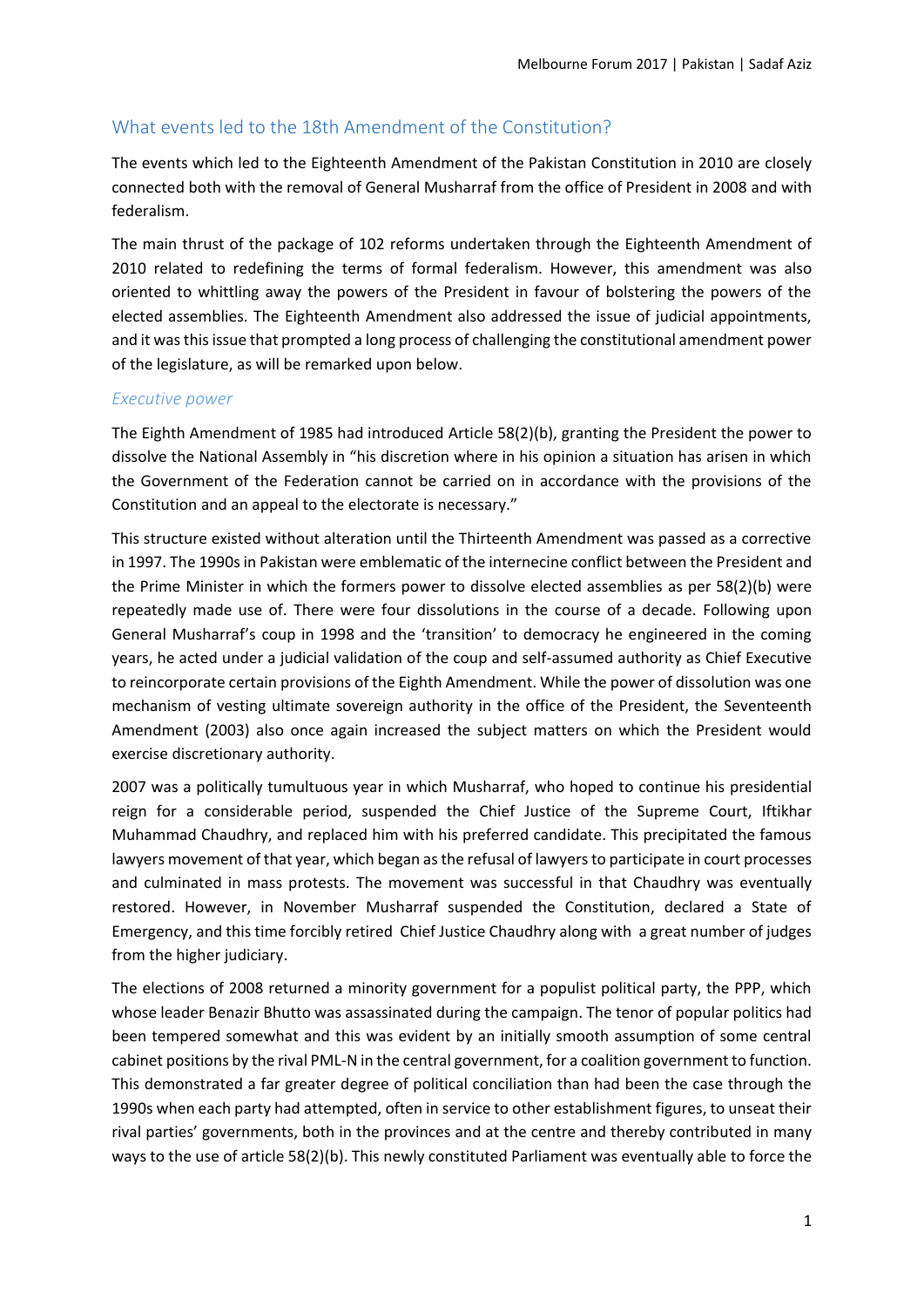resignation of President Musharraf. The Eighteenth Amendment was enacted in the context of this new balance of power.

The amendment restored the office of the President as near as may be to the status it held in the original 1973 Constitution by removing article 58(2)(b) once again.

#### *Federalism*

Until the founding of the state of Pakistan in 1947, its provinces were administrative units. Other than the North-West Frontier Province (NWFP), which itself had undergone a process of incorporation and then severance from the larger administrative unit of the Punjab to emerge as a Province in 1905, there were no popular referenda held in any of the provinces about whether or not to join the emergent state of Pakistan. Of the remaining provinces, the assemblies in Punjab and Sindh voted to join Pakistan and the province of Balochistan was acquired by the new state, first through the signing of a 'stand-by' agreement between the central government and the customary ruler of what was then known as the Kalat state. Within a short period, the territory was annexed by the Pakistani state.

What has been experienced in practice following promulgation of the 1973 constitution are various acute failures of the federal formula. While much of the blame for these failures has been directed at the centralizations of power that are traced to periods of military rule, a weddedness to certain principles dating back to colonial governmental statutes and colonial forms of rule subsist and determine what are in effect the conditions of deep inequality across the federation. Illustrative of the fractious terrain of Pakistani federalism are the problems of religious militancy that were given space to grow in the relative neglect accorded to Federally Administered Tribal Areas (FATA) in the province of Khyber Pakhtunkhwa (formerly the NWFP) as well as the rising ethno-nationalism in the province of Balochistan.

While now long recognized that these conditions need redressing, the federal formula was tinkered with rather than overhauled by the package of reform that the 18th Amendment heralded in 2010.

## At what point was it decided to amend the existing constitution rather than make a new one? Who made the decision, how was it made, and what factors influenced it?

The Charter of Democracy was signed between leaders of the major political parties in the country in 2006, prior to the successful movement to overhaul governance and remove President Musharraf. Called a 'preconstitutional declaration' by Anil Kalhan, the Charter established a code of conduct between the major parties and terms of conduct for excising government from the control of the army as well as particular points agreed to for future constitutional innovation.

The first point of the agenda agreed that "the 1973 Constitution as on 5 October 1999, before the military coup shall be restored". This was accompanied by an enumeration of features to be reformed. Interestingly though, the difficulties flowing from the repeat amendment of so many 'basic features' of the Constitution were betrayed in the fact Musharraf himself had, first through an executive order and later through the Seventeenth Amendment to the Constitution (2003), already reversed some of the structural alternations formalized by General Zia's 1985 constitutional reform package. Zia had, through his transition to a managed and Islamized democracy, undertaken the elaboration of apartheid-like separate electorates for members of different religious communities. The 2003 Seventeenth Amendment had already restored joint electorates for Muslims and non-Muslims, bolstered numbers of seats in general and introduced a greater number of reserved seats for women.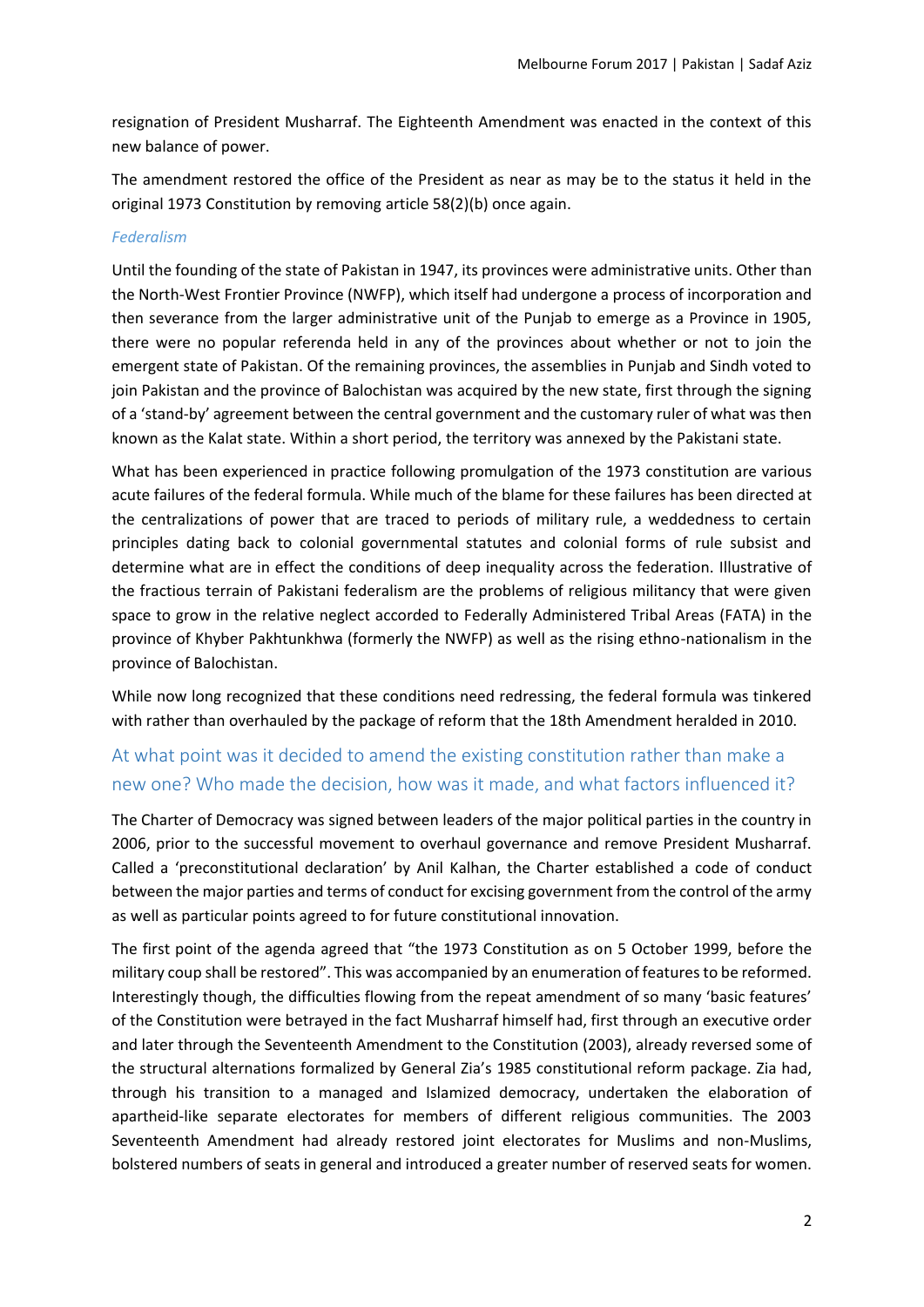In reference to the formal features of federalism, the Charter referred to the principle of "cooperative federation with no discrimination against federating units". It also specifically recommended legislative devolution to the provinces through abolition of the "Concurrent Legislative List" and the announcement of a new National Finance Commission Award, a mechanism which determines distribution of revenue to the central government. These two issues are paramount in reframing the terms of federalism. The list system of legislative powers that included Federal, concurrent and provincial lists was itself an inheritance of the 1935 Government of India Act, which had retained an expansive set of legislative powers for the non-elected centre. Whereas it is reported that the drafters of the 1973 constitution had anticipated that the concurrent list would be done away with after ten years, this had not in fact transpired.

The need to redress the federal formula as it had been inherited in the 1973 Constitution had something of a trial run through the instance of trying to renegotiate, on somewhat asymmetrical grounds, the terms of Balochistan's continued existence within the federation. Balochistan has historically been the most insurgent region in Pakistan, owing to the violent nature of its forcible annexation as well other features. These include a system of indirect rule related to the retention of the central government's control and access to Balochistan's plentiful natural resources. Altogether, the province has the features of a garrison state, where central control has been further accentuated by the heavy presence of the military and increasingly of security agencies as well as the control of population inflows to alter the demographics of the population so as to marginalize native Baloch.

Since 2003, the insurgency against central control has become more violent at the interface of the military regime under President Musharraf seeking to develop Gwadar, a port on the Baloch coastline, in line with national political and economic objectives. Perceived as a particular threat by Baloch nationalist groups, this became an incendiary issue within the province. A set of further outstanding grievances, particularly involving the payment of royalties for the extraction of natural gas from the province resulted in a greater popular uprising, which was violently put down. The central government itself, once constitutionally controlled by a military leader, was mostly unchecked in its use of force in the province.

In 2009 the People's Party government attempted reconciliation with the disaffected Baloch population. A prolonged process of consultation, which was limited by the unwillingness to talk with members of nationalist parties, but with supposedly fair representation accorded to 'stakeholders', was staged so as to render what would pass for a compromise solution to Balochistan's reincorporation in the federation. While the central government made some acknowledgement of army heavy handedness in dealing with the issue of missing persons, whereby thousands of Baloch had gone missing and often turned up dead and with visible marks of torture, the centre nonetheless did not concede to a withdrawal of forces or even a curtailment of the construction of cantonments in the province. This, along with the emphasis placed on the development of the port town of Gwadar as a Special Economic Zone and the initiation of mega projects including the building of dams provides a truer indication of the manner in which the national elite political class still understood Balochistan: as a region for the appropriation of resources and wealth towards an aggregate national good.

This short experiment with what could have been an instance of defining the terms of an asymmetrical federalism was ultimately abandoned in favour of a more uniform set of negotiations between political elites representative of all regions. For instance, after long deliberations, the package defining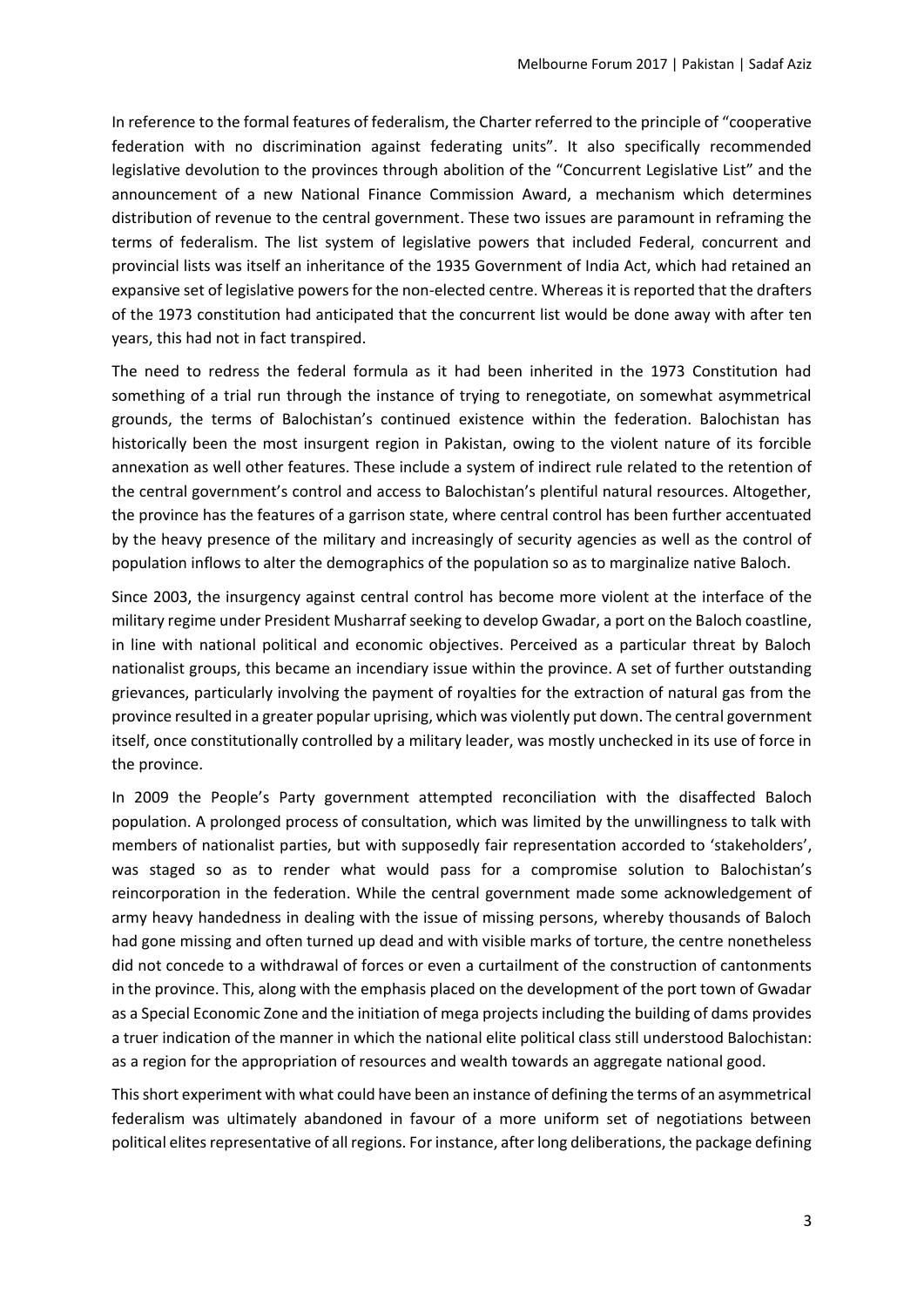the terms of fiscal federalism was redefined so as to supplement federal provincial transfers to account for the underdevelopment of specific provinces.

Altogether, a confluence of features militated for a reformed federalism, albeit one that was predicated on maintaining the centre's prerogative to define the particular contours of the relationship, for which amendment rather than a renewed constitution was the preferred route.

Were the procedures for amendment set out in the existing constitution followed? Were the prescribed formal procedures for constitutional amendment supplemented by other processes? If so, how were these processes determined and why were they used?

Article 239 provides that a constitutional amendment bill can be introduced in either house of Pakistan's bicameral legislature and must achieve the support of a two-thirds majority in each house. Only in cases where the territorial limits of a province are being altered is a majority vote in the affected province also a part of the amendment procedure.

The introduction of a constitutional amendment bill has sometimes been preceded by, or even proposed by, a special Parliamentary committee and in some instances has flowed from the deliberations of specially constituted judicial commission (as per the 1974 Second Amendment Act declaring persons of the Ahmadi faith non-Muslims). Accordingly, a Special Committee on Constitutional Reforms was constituted in April 2009 and 26 members drawn from both houses, all men, were appointed to it. The Committee "was to propose amendments to the constitution keeping in view the 17th Amendment, the Charter of Democracy signed in 2006". In the course of deliberations, additional matters including judicial independence, governmental transparency, the revision of rights guarantees were also taken on board. Special advisors were appointed from civil society organizations to offer input in certain areas. In addition, it is reported that over 900 petitions were accepted from the public about needed reforms.

In this way, the procedure for amendment as set out in the existing constitution was followed as were historical norms.

The Eighteenth Amendment also provided for an Implementation Commission to assist in the transition to the altered constitution. The Commission was primarily constituted to "create and monitor the mechanism and institutional procedures required to complete the process of devolution" and was made up of members of Parliament. Over thirteen months, the Commission met 68 times and made a number of important decisions which assisting in establishing the new framework of intergovernmental relations.The Commission had the powers to "make or pass such directions, orders, undertake proceedings or require the making of amendments to regulations, enactments, notifications, rules or orders as may have been necessary to further the objectives of Clause 8 of Article 270AA of the Constitution" (Declaration and Continuance of Laws). Specifically, its role was to ensure that the continuing activities of the central government were supported by the new constitutional framework. The Commission's work concluded in 2011 as anticipated by the amendment.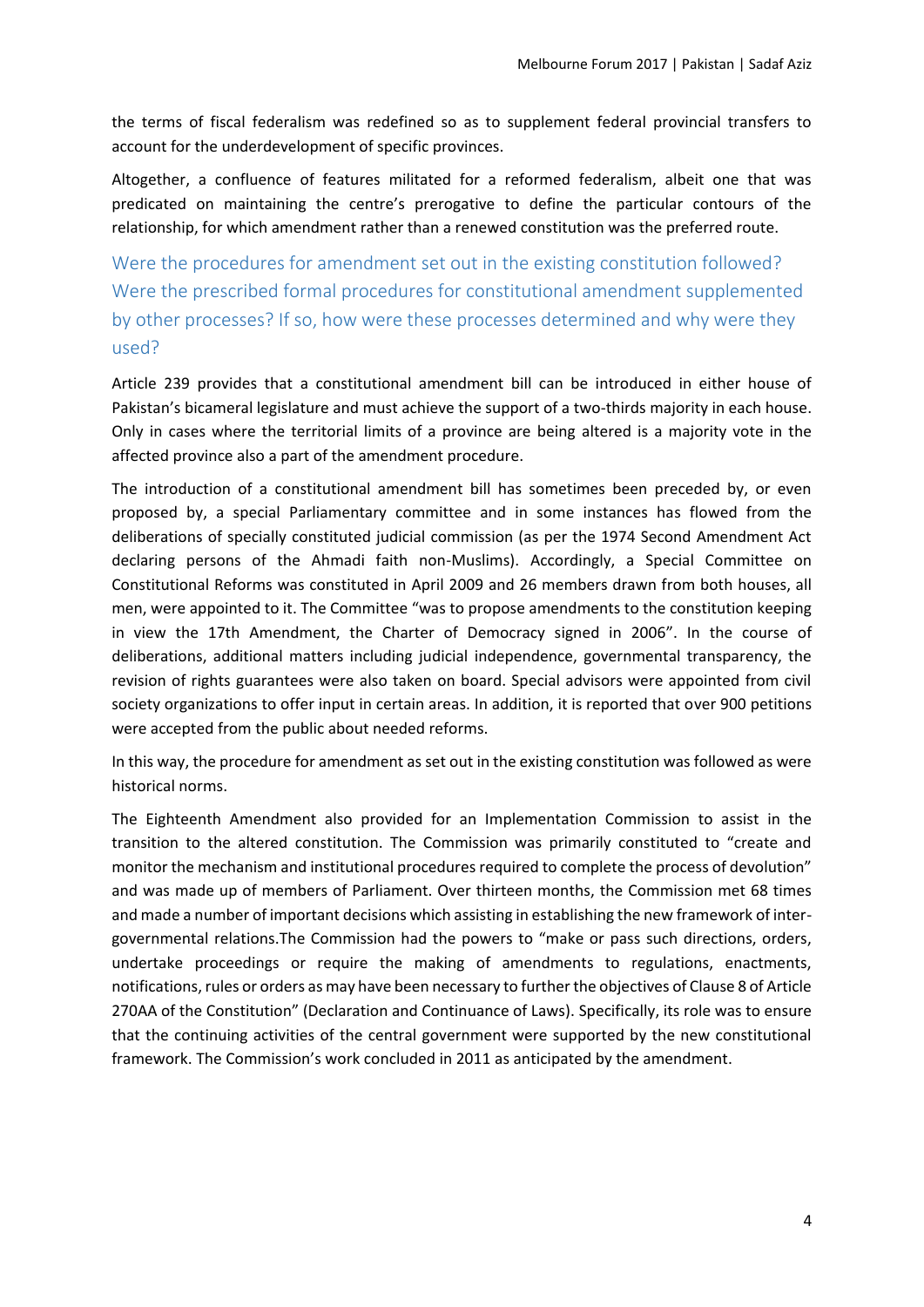# Was judicial review of the constitutional amendments possible, and if so did this affect the process or substance of the amendments?

Judicial review of Constitutional Amendments is specifically barred by Article 239(4) which was introduced through the Eighth Amendment of 1985. However, the basic structure doctrine, as imported from Indian jurisprudence, has been considered as a potential limitation on Article 239(4). There is a specific higher law and higher morality basis to the basic structure doctrine, which provides that a constitutional amendment must, in all cases, maintain fidelity to a set of transcendental principles of that Constitution. In the Indian case, these were originally elaborated as parliamentary democracy, federalism, independence of the judiciary and minority rights, although the list has grown further. Employment of the basic structure doctrine enables the judiciary to act as the guarantor of these principles and strike down a constitutional amendment, even where validly passed by a legislature, if it derogates from or impinges upon these principles.

Many cases arose in which the basic structure doctrine could have provided an easy fix for constitutional deviations engineered by Musharraf. In spite of the court repeatedly hearing petitions that employed the doctrine to challenge such deviations, the court did not affirm basic structure as valid law in Pakistan. In a way this was simply in keeping with precedent; while insufficient for challenging a constitutional amendment, it was used in some fashion nonetheless to elaborate a set of proscriptive guidelines on the kinds of amendment that could be framed by a non-elected government. The closest affirmation however of the basic structure doctrine came in a *suo moto* petition regarding the amended judicial appointments procedure. The Eighteenth Amendment Act of 2010 had introduced a new Article 175A to the Constitution, which would provide for a Parliamentary Committee and a Judicial Committee to operate in tandem to vet nominations to the Higher Judiciary. The Court thus undertook to review a constitutional amendment and direct the legislature to reconsider its ambition to be a part of this process. On the basis of upholding judicial independence, a principle that was part and parcel of a basic structure doctrine not fully avowed to this point, the Court under Chaudhry referred the matter back to Parliament for 'reconsideration', with recommendations regarding the changes that need to be introduced to the appointment process under Article 175A. There was more or less a wholesale incorporation of these recommendations in the new Article 175A that was introduced through the Nineteenth Amendment Act in 2011. While the committee structure still stands, the balance has tipped towards the judicial branch in terms of effective power.

## With hindsight, might anything have been done differently?

While the proceedings of the Special Committee were shielded from media and or public view, the notes appended to the introduction of the bill are telling of a range of perspectives brought by various committee members and their parties. Dealing specifically with the amendments proposed to the federal formula, regionalist parties expressed displeasure on points mostly that pertained to either resource sharing and/or cultural rights. For instance, parties representing Khyber Pakhtunkhwa administrative province cited water and hence hydro-generation and its placement within the list system as something that remained unsatisfactory. Also, they referenced the position of pakhtuns throughout the federation, especially in Balochistan as needing some recognition and amelioration of disadvantage. However, the formal counterpart to such a claim was not stated.